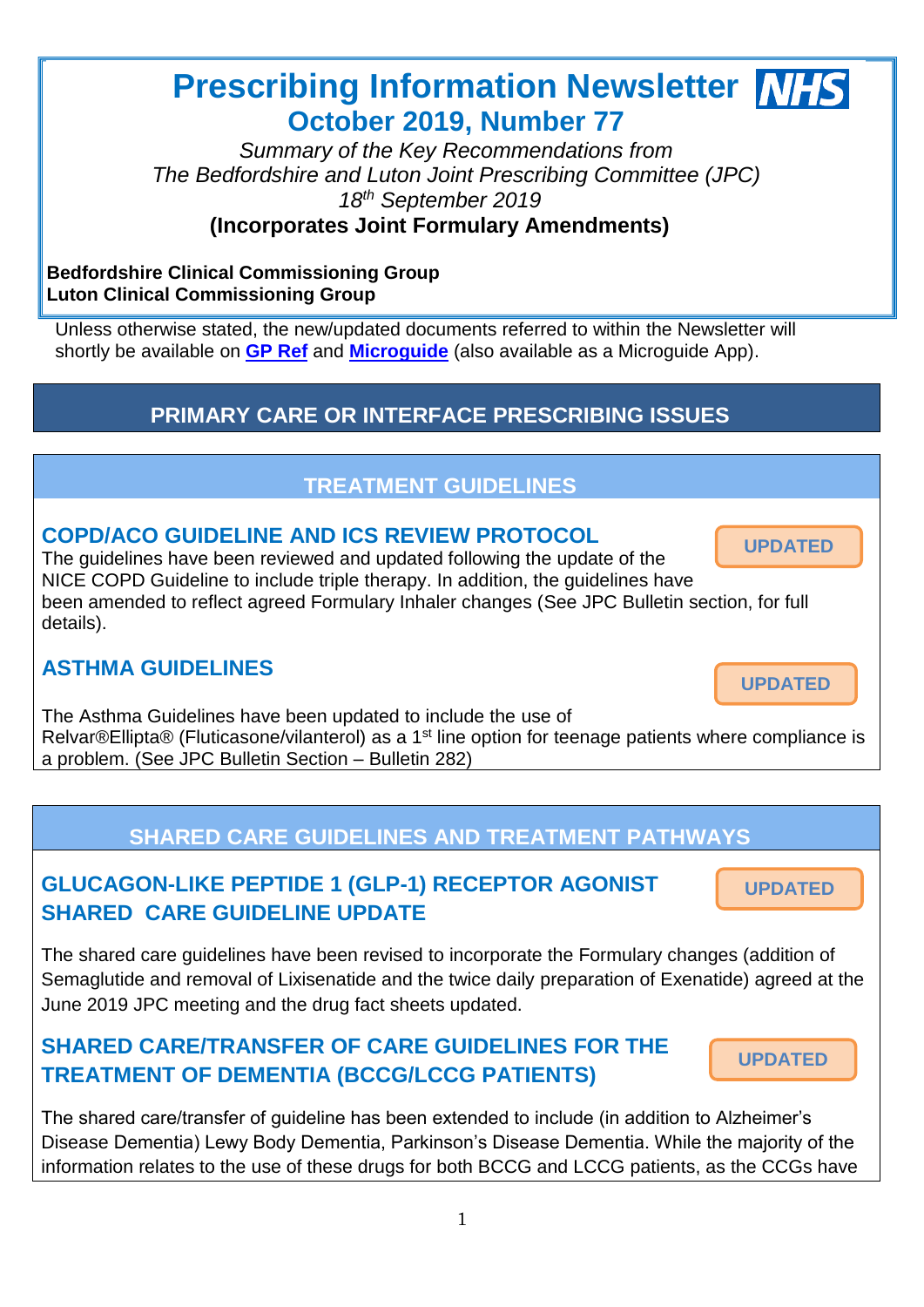a slightly different commissioning position (with the provider ELFT), GPs are advised to consult the guideline before prescribing.

# **LANTHANUM AND SEVELAMER SHARED CARE GUIDELINES**

**UPDATED**

These shared care guidelines are produced by the renal unit at East and North Herts Trust and ratified for use locally by the JPC. The updated versions of the documents were ratified by the Committee.

# **JPC BULLETINS/FACT SHEETS**

| <b>BULLETIN 277: Safinamide for Parkinson's Disease</b><br>The JPC decided not to support the Formulary application for<br>safinamide. The main concerns were the lack of head to head trials with<br>appropriate comparators, safety issues (e.g. retinopathy) and cost/cost-effectiveness.                                                                                                                                                                                                                                                                                                                                                                                                                                   | <b>NEW</b> |
|--------------------------------------------------------------------------------------------------------------------------------------------------------------------------------------------------------------------------------------------------------------------------------------------------------------------------------------------------------------------------------------------------------------------------------------------------------------------------------------------------------------------------------------------------------------------------------------------------------------------------------------------------------------------------------------------------------------------------------|------------|
| <b>BULLETIN 278: Umeclidinium bromide (Incruse®Ellipta®)</b><br>for $COPD - (LAMA) - Formulary addition - 2nd choice option$                                                                                                                                                                                                                                                                                                                                                                                                                                                                                                                                                                                                   | <b>NEW</b> |
| <b>BULLETIN 279: Umeclidinium/vilanterol (Anora®Ellipta®)</b><br>for $COPD - (LAMA/LABA) - Formulary addition - 2nd choice$<br>option                                                                                                                                                                                                                                                                                                                                                                                                                                                                                                                                                                                          | <b>NEW</b> |
| <b>BULLETIN 280: Fluticasone/vilanterol (Relvar®Ellipta®)</b><br>FOR COPD – (ICS/LABA) – Formulary addition - $1st$ choice option                                                                                                                                                                                                                                                                                                                                                                                                                                                                                                                                                                                              | <b>NEW</b> |
| <b>BULLETIN 281: Fluticasone/umeclidinium/vilanterol</b><br>(Trelegy®92 microgram/55 microgam/22 microgram)- FOR<br>COPD - Formulary addition - ICS/LAMA/LABA (Triple therapy) – joint first-line option                                                                                                                                                                                                                                                                                                                                                                                                                                                                                                                       | <b>NEW</b> |
| <b>BULLETIN 282: Fluticasone/vilanterol (Relvar®Ellipta®)</b><br>FOR $ASTHMA$ – Formulary addition - 1 <sup>ST</sup> choice option in teenage<br>patients where compliance is a problem.                                                                                                                                                                                                                                                                                                                                                                                                                                                                                                                                       | <b>NEW</b> |
| <b>BULLETIN 283: Doxylamine succinate and pyridoxine for</b><br>nausea and vomiting in pregnancy - The Committee ratified the<br>EoEPAC Bulletin and the following interim recommendations:-                                                                                                                                                                                                                                                                                                                                                                                                                                                                                                                                   | <b>NEW</b> |
| Prescribing of doxylamine and pyridoxine (Xonvea®) for nausea and vomiting in<br>pregnancy is NOT recommended in primary care.<br>There is insufficient information for clinical superiority or cost effectiveness for<br>doxylamine and pyridoxine in comparison with other recognised non-pharmacological<br>and pharmacological ways to manage nausea and vomiting in pregnancy.<br>Patients presenting with nausea and vomiting in pregnancy should be managed in<br>line with current Royal College of Obstetricians and Gynaecologists (RCOG) guidelines.<br>These recommendations will be reviewed in the light of new evidence and/or<br>publication of new national guidance (including from the RCOG and the RMOCs). |            |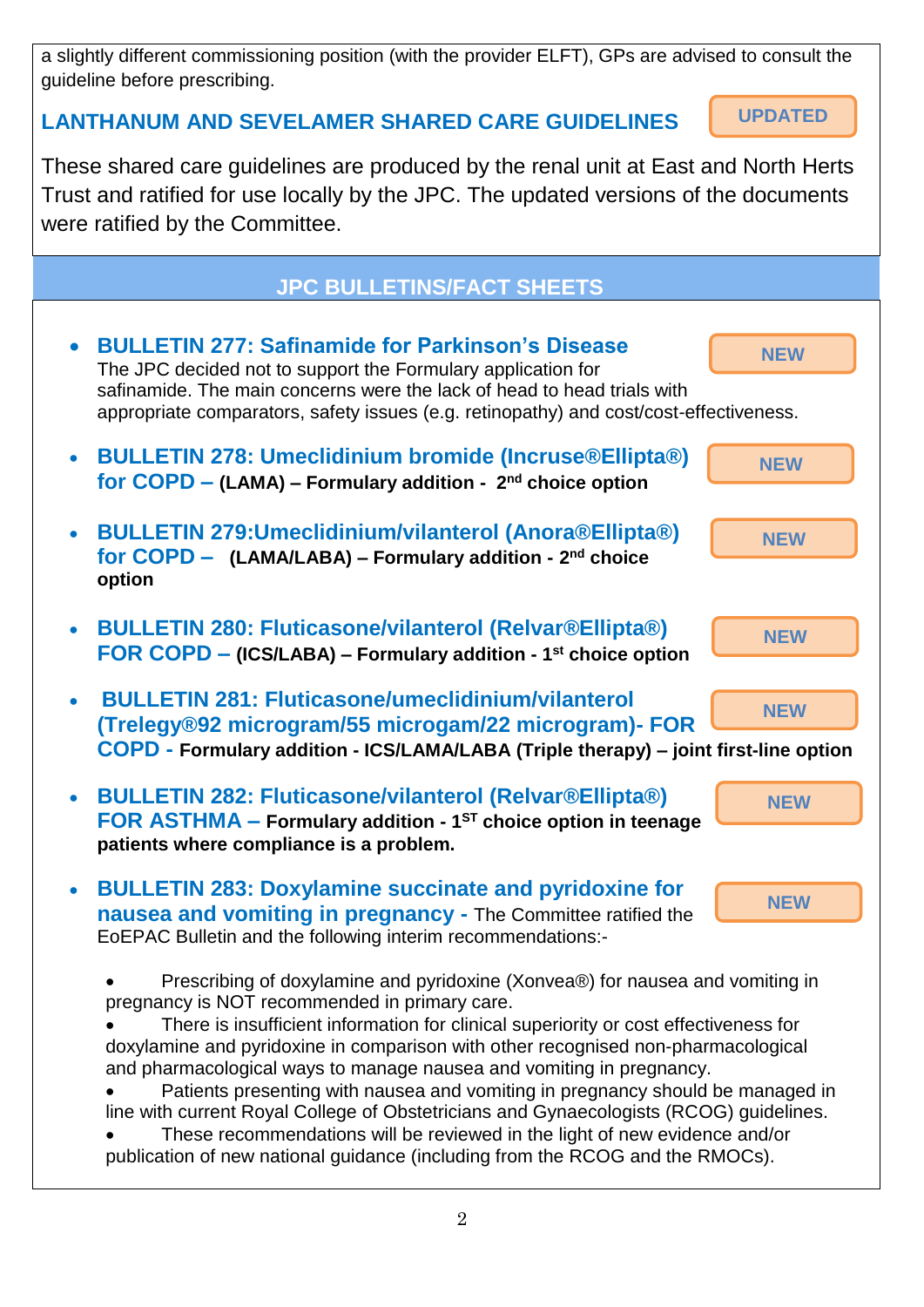**Drug Monitoring Fact Sheet for Aminosalicylates in IBS in Primary Care (Update) -** This document has been revised as part of the general updating of JPC documents.

### **NICE GUIDANCE ISSUED/UPDATED**

#### **CCG Commissioned Technology Appraisals/Guidance considered by the JPC**

- [Fluocinolone acetonide intravitreal implant for treating recurrent non-infectious uvetitis,](https://www.nice.org.uk/guidance/ta590)  [Technology appraisal guidance \[TA590\]](https://www.nice.org.uk/guidance/ta590)
- [Risankizumab for treating moderate to severe plaque psoriasis, Technology appraisal guidance](https://www.nice.org.uk/guidance/ta596)  [\[TA596\]](https://www.nice.org.uk/guidance/ta596)
- [Dapagliflozin with insulin for treating type 1 diabetes, Technology appraisal guidance \[TA597\]](https://www.nice.org.uk/guidance/ta597)
- [Sodium zirconium cyclosilicate for treating hyperkalaemia, Technology appraisal guidance](https://www.nice.org.uk/guidance/ta599)  [\[TA599\]](https://www.nice.org.uk/guidance/ta599)
- [Chronic obstructive pulmonary disease in over 16s: diagnosis and management, NICE guideline](https://www.nice.org.uk/guidance/ng115)  [\[NG115\]](https://www.nice.org.uk/guidance/ng115)
- Hypertension in adults: diagnosis and management, NICE guideline [NG136]: for NICE Visual Summary (Diagnosis and Treatment) [click here](https://www.nice.org.uk/guidance/ng136/resources/visual-summary-pdf-6899919517)

#### **Key Messages:**

- 1. Diagnosing hypertension
	- a. CV risk assessment lower risk patients now have treatment options
	- b. Clarification of blood pressure monitoring
- 2. Starting antihypertensive drug treatment
	- a. Patient decision aid to help discussions and decisions
	- b. Monotherapy as initial option for all
- 3. Monitoring treatment and blood pressure targets
	- a. Emphasis on maintaining blood pressure below target
	- b. Blood pressure targets are the same for all patients, including those with type 2 diabetes
- 4. Choosing antihypertensive drug treatment (treatment steps 1 to 4)
	- a. Minor changes in drug options
- 5. Who to refer for same-day specialist review.

### **SAFETY UPDATE**

#### **Drug Safety Updates (DSU) and Patient Safety Alerts**

The MHRA Drug Safety Update for June, July and August 2019 and HRT paper were noted by the Committee for information and action.

#### **[June 2019 DSU](https://assets.publishing.service.gov.uk/government/uploads/system/uploads/attachment_data/file/810191/June-2019-DSU-PDF.pdf)**

 Direct-acting oral anticoagulants (DOACs): increased risk of recurrent thrombotic events in patients with antiphospholipid syndrome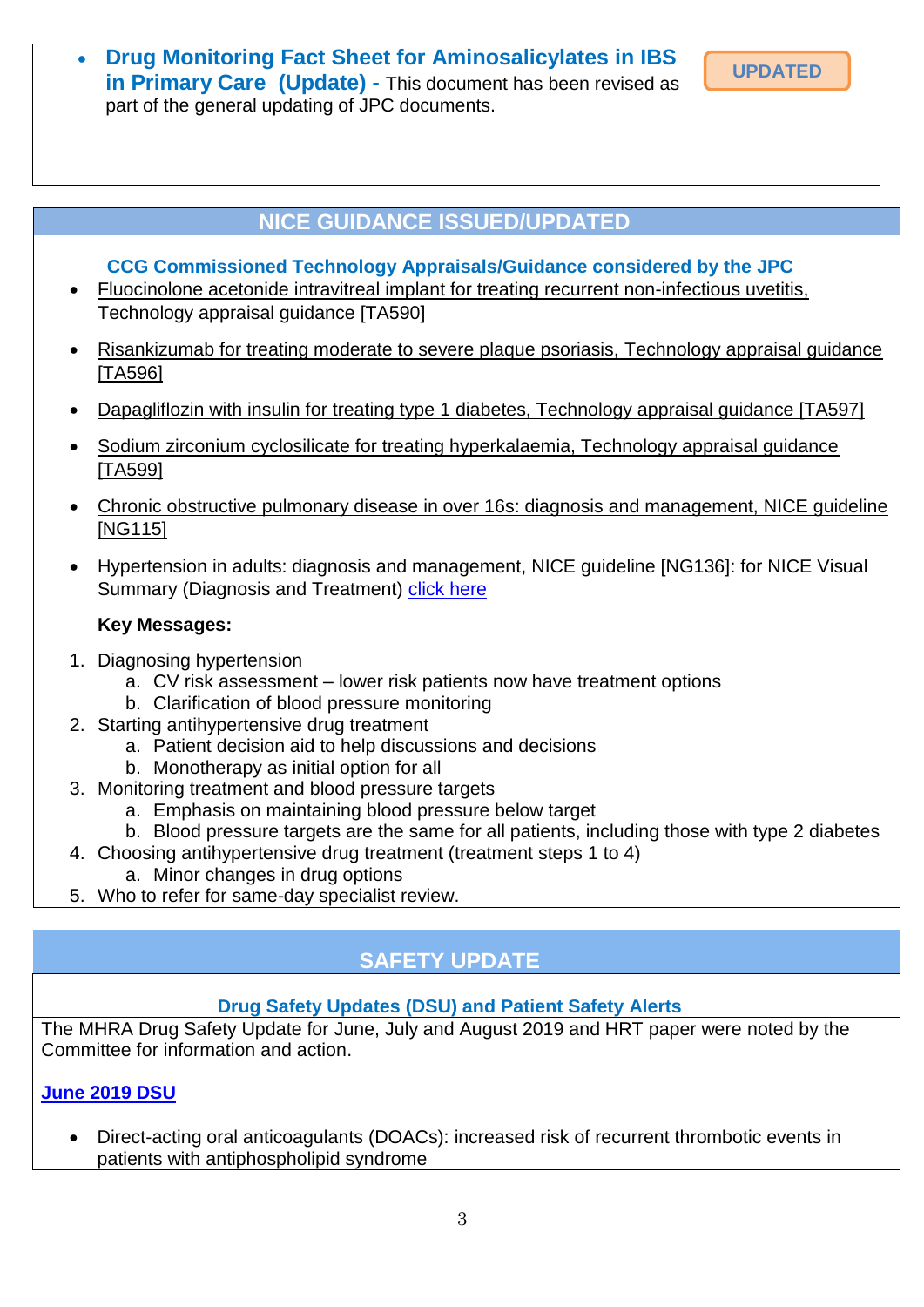- GLP-1 receptor agonists: reports of diabetic ketoacidosis when concomitant insulin was rapidly reduced or discontinued
- Lartruvo▼ (olaratumab): withdrawal of the EU marketing authorisation due to lack of efficacy
- Oral retinoid medicines▼: revised and simplified pregnancy prevention educational materials for healthcare professionals and women

### **[July 2019 DSU](https://assets.publishing.service.gov.uk/government/uploads/system/uploads/attachment_data/file/818083/July-2019-PDF.pdf)**

- Febuxostat (Adenuric): increased risk of cardiovascular death and all-cause mortality in clinical trial in patients with a history of major cardiovascular disease
- Tocilizumab (RoActemra): rare risk of serious liver injury including cases requiring transplantation
- Rivaroxaban (Xarelto▼): reminder that 15 mg and 20 mg tablets should be taken with food

### **[August 2019 DSU](https://assets.publishing.service.gov.uk/government/uploads/system/uploads/attachment_data/file/826120/Aug-2019-PDF.pdf)**

- Daratumumab (Darzalex▼): risk of reactivation of hepatitis B virus
- Naltrexone/bupropion (Mysimba▼): risk of adverse reactions that could affect ability to drive
- Carfilzomib (Kyprolis▼): reminder of risk of potentially fatal cardiac events

### **MHRA Drug Safety Update**

**Article published 30 August 2019, in advance of the next issue of Drug Safety Update [Hormone replacement therapy \(HRT\):](https://www.gov.uk/drug-safety-update/hormone-replacement-therapy-hrt-further-information-on-the-known-increased-risk-of-breast-cancer-with-hrt-and-its-persistence-after-stopping) further information on the known increased risk of breast cancer with HRT and its persistence after stopping**

New data have confirmed that the risk of breast cancer is increased during use of all types of HRT, except vaginal estrogens, and have also shown that an excess risk of breast cancer persists for longer after stopping HRT than previously thought.

Prescribers of HRT should discuss the updated total risk with women using HRT at their next routine appointment.

### **SECONDARY CARE PRESCRIBING / COMMISSIONING ISSUES**

### **SEVERE PSORIASIS PATHWAY**

The pathway has been updated to include the use of Risankizumab (NICE TA596).

**UPDATED**

**NEW**

### **INFLAMMATORY BOWEL DISEASE BIOLOGIC TREATMENT PATHWAYS**

The following **biologic** treatment pathways were supported by the JPC:-

- Crohn's Disease
- Ulcerative Collitis

### **OPHALMOLOGY PATHWAY UPDATE**

The pathway is currently being updated to include the use of Fluocinolone acetonide intravitreal implant (NICE TA590)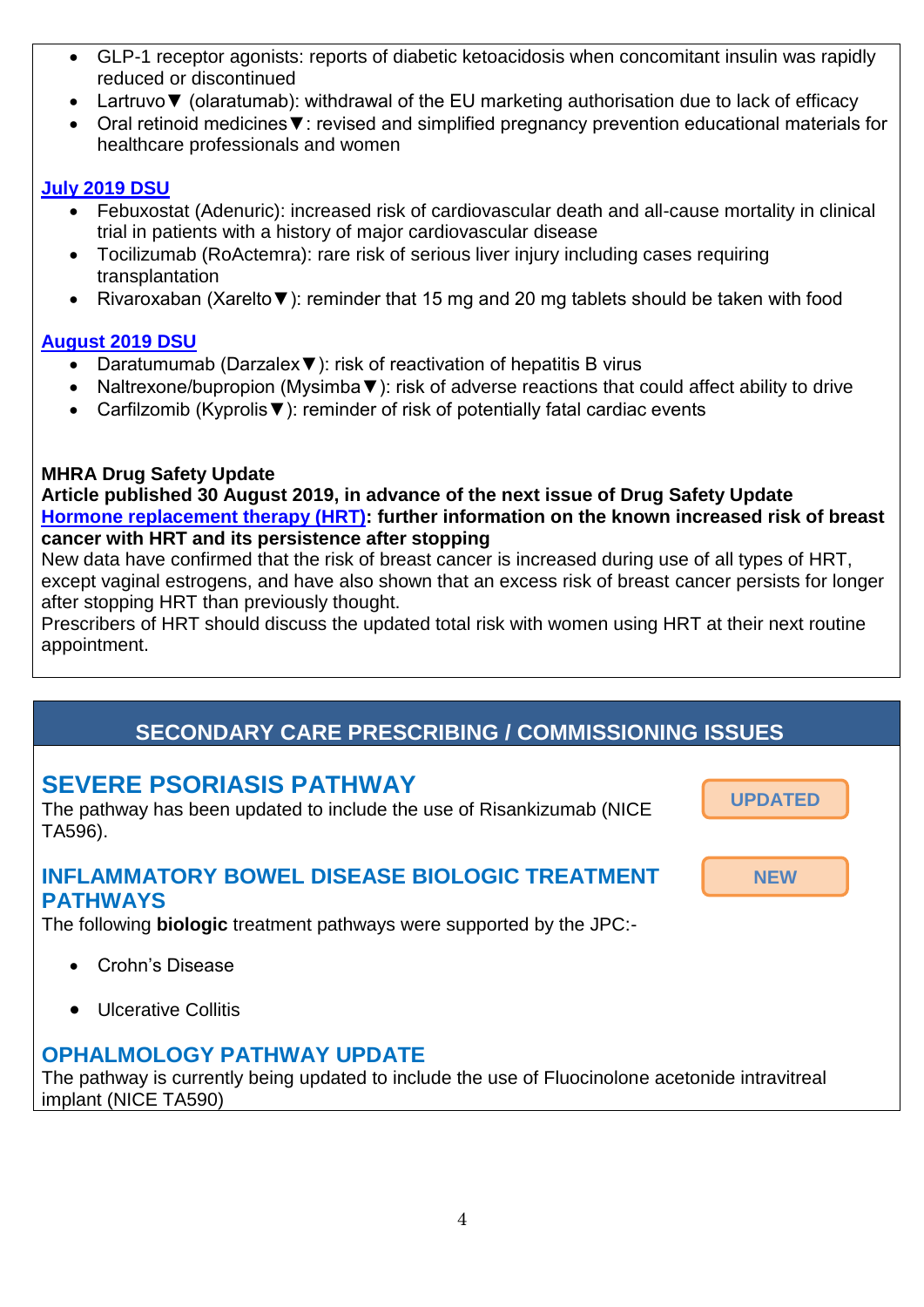### **Additional Papers / issues considered by the Committee REGIONAL MEDICINES OPTIMISATION COMMITTEES**

The Committee was asked to note for information, the following documents that have been issued by RMOCs since the papers for the June JPC meeting were circulated:-

[Regional Medicines Optimisation Committee Newsletter Issue 5 2019](https://www.sps.nhs.uk/articles/regional-medicines-optimisation-committee-newsletter-issue-5-2019/)

#### [Rarely Used and Urgent Medicines List](https://www.sps.nhs.uk/articles/rarely-used-and-urgent-medicines-list/)

This position statement and user guide have been approved by RMOC (London).

The position statement includes a list of Rarely Used and Urgent Medicines. The list indicates which medicines should be stocked locally, and which could be obtained via other methods when the need arises.

There is a "How To" guide to support pharmacy staff to access Rx-info's Define system in order to identify which local Trusts have recently issued medicines included in this list.

[RMOC briefing on adalimumab -](https://www.sps.nhs.uk/articles/rmoc-briefing-on-adalimumab-july-2019/) July 2019

Biosimilar versions of the original biological medicine adalimumab (brand name Humira®) have been introduced in the NHS as part of a formal framework agreement dated 1 December 2018, after the patent for Humira® expired in October 2018. This briefing provides important details for ongoing implementation of best value adalimumab products.

#### [Regional Medicines Optimisation Committee Newsletter Issue 6 2019](https://www.sps.nhs.uk/articles/regional-medicines-optimisation-committee-newsletter-issue-6-2019/)

### **Forthcoming 2019 JPC Meetings**

#### **Wednesday 4th December**

For information on agenda items scheduled for the prospective meetings above and/or if you would like to be included in the consultation for these and/or future agenda items please contact the JPC medicines management team: [Jacqueline.clayton@nhs.net](mailto:Jacqueline.clayton@nhs.net) or [sandra.mcgroarty@nhs.net](mailto:sandra.mcgroarty@nhs.net)

### **OTHER NEWS**

#### **Use of Scriptswitch/Optimise Rx**

To further enhance the communication of JPC advice to GPs, BCCG and LCCG medicine management Teams **are actively reviewing the messages to NetFormulary/Scriptswitch and Optimise Rx** to highlight when JPC guidance is available and including a hyperlink to the GP Ref website.

**Contact Us:-**  $\Box$  [jacqueline.clayton@nhs.net](mailto:jacqueline.clayton@nhs.net) and [sandra.mcgroarty@nhs.net](mailto:sandra.mcgroarty@nhs.net)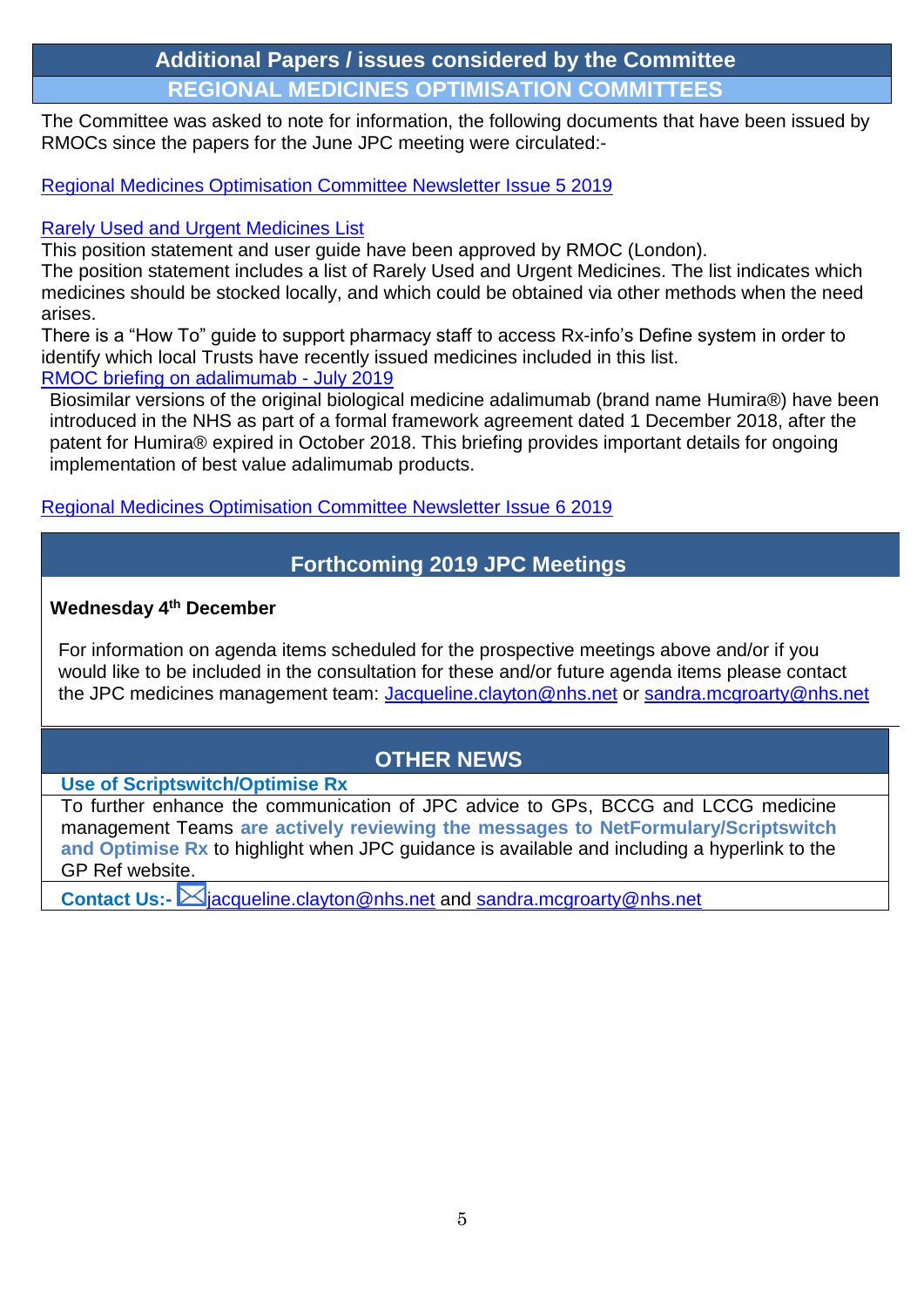### **FORMULARY UPDATE**

**The Bedfordshire and Luton Joint Formulary (a combined medicines formulary for use by BCCG, LCCG, Bedford Hospital and the Luton and Dunstable University Hospital) is now 'live'. It can currently be accessed [here](http://www.bedsformulary.nhs.uk/)**

**FORMULARY ADDITIONS:- In addition to the inhalers outlined in the JPC Bulletins and other items outlined in CCG Commissioned NICE Guidance Sections (see above), the following additions to the Formulary were noted or ratified by the JPC:**

#### **NICE Technology Appraisal Guidance – New Drugs added**

- [Ocrelizumab for treating primary progressive multiple sclerosis \[TA585\]](https://www.nice.org.uk/guidance/ta585/resources/ocrelizumab-for-treating-primary-progressive-multiple-sclerosis-pdf-82607204950981)
- [Blinatumomab for treating acute lymphoblastic leukaemia in remission with minimal](https://www.nice.org.uk/guidance/ta589/resources/blinatumomab-for-treating-acute-lymphoblastic-leukaemia-in-remission-with-minimal-residual-disease-activity-pdf-82607211669445)  [residual disease activity \[TA589\]](https://www.nice.org.uk/guidance/ta589/resources/blinatumomab-for-treating-acute-lymphoblastic-leukaemia-in-remission-with-minimal-residual-disease-activity-pdf-82607211669445)
- [Letermovir for preventing cytomegalovirus disease after a stem cell transplant \[TA591\]](https://www.nice.org.uk/guidance/ta591/resources/letermovir-for-preventing-cytomegalovirus-disease-after-a-stem-cell-transplant-pdf-82607258698693)
- [Cemiplimab for treating metastatic or locally advanced cutaneous squamous cell](https://www.nice.org.uk/guidance/ta592/resources/cemiplimab-for-treating-metastatic-or-locally-advanced-cutaneous-squamous-cell-carcinoma-pdf-82607260378309)  [carcinoma \[TA592\]](https://www.nice.org.uk/guidance/ta592/resources/cemiplimab-for-treating-metastatic-or-locally-advanced-cutaneous-squamous-cell-carcinoma-pdf-82607260378309)
- [Ribociclib with fulvestrant for treating hormone receptor-positive, HER2-negative,](https://www.nice.org.uk/guidance/ta593/chapter/1-Recommendations)  [advanced breast cancer \[TA593\]](https://www.nice.org.uk/guidance/ta593/chapter/1-Recommendations)
- [Dacomitinib for untreated EGFR mutation-positive non-small-cell lung cancer \[TA595\]](https://www.nice.org.uk/guidance/ta595/resources/dacomitinib-for-untreated-egfr-mutationpositive-nonsmallcell-lung-cancer-pdf-82607265417157)
- [Olaparib for maintenance treatment of BRCA mutation-positive advanced ovarian, fallopian](https://www.nice.org.uk/guidance/ta598/resources/olaparib-for-maintenance-treatment-of-brca-mutationpositive-advanced-ovarian-fallopian-tube-or-peritoneal-cancer-after-response-to-firstline-platinumbased-chemotherapy-pdf-82607270456005)  [tube or peritoneal cancer after response to first-line platinum-based chemotherapy \[TA598\]](https://www.nice.org.uk/guidance/ta598/resources/olaparib-for-maintenance-treatment-of-brca-mutationpositive-advanced-ovarian-fallopian-tube-or-peritoneal-cancer-after-response-to-firstline-platinumbased-chemotherapy-pdf-82607270456005)

### **DTC decisions**

- **Letrozole:** approved for off label use in polycystic ovary syndrome at L and D hospital DTC in July 2019 – **Hospital only**
- **Trometamol (THAM):** retrospective addition at L and D hospital DTC in July 2019, kept in emergency drug room for metabolic acidosis in paediatrics under the advice of a tertiary centre – **Hospital only**
- **Cetraxel Plus ® (ciprofloxacin and fluocinolone acetonide):** for treatment of otitis externa and otitis media approved by Bedford Hospital DTC – **Hospital only**